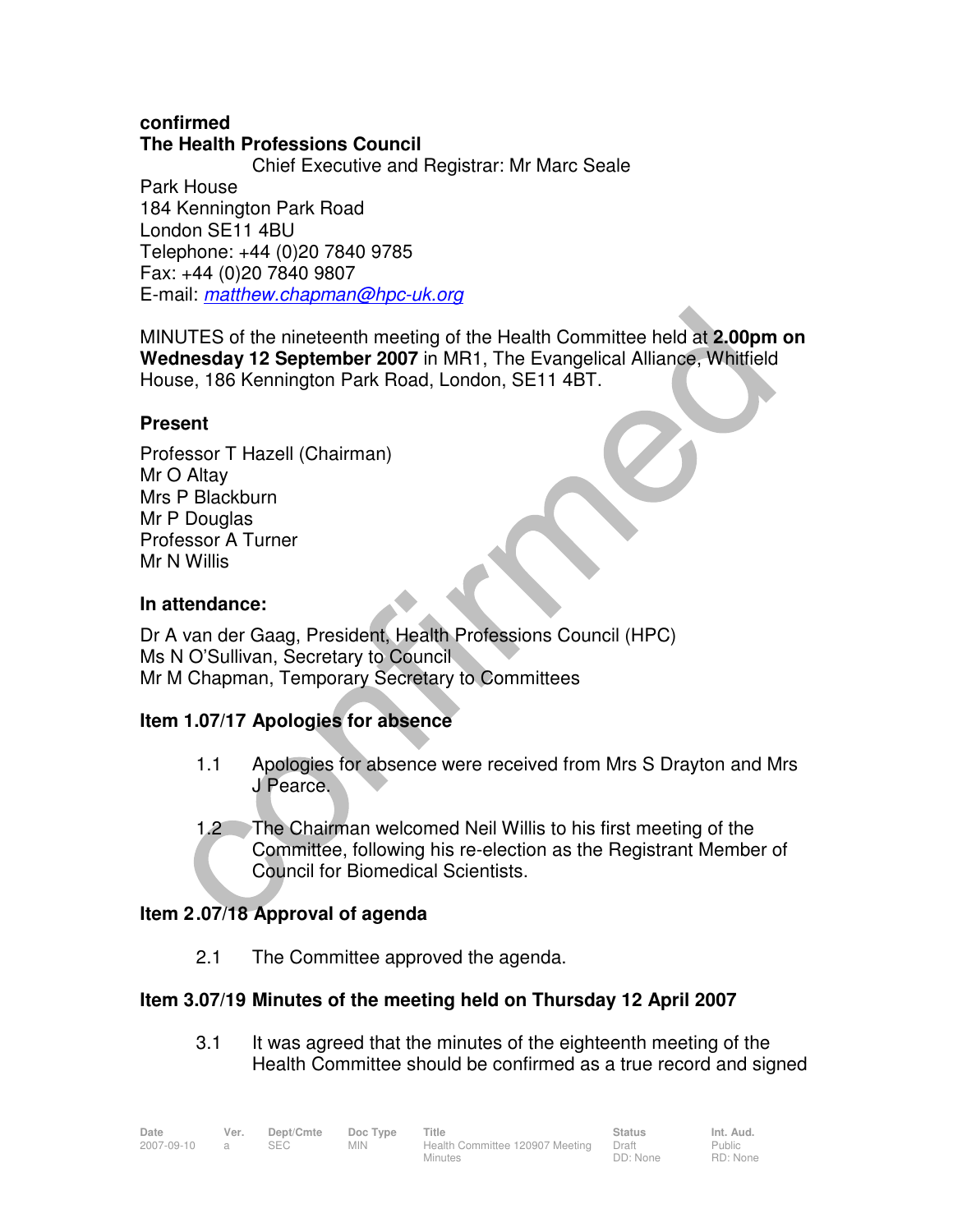by the Chairman subject to the amendment of the date of the next meeting.

### **Item 4.07/20 Matters arising**

- 4.1 The Committee received a paper from the Executive.
- 4.2 Item 5.2 Matters Arising Standards of Conduct, Performance and Ethics (SCPE)
- 4.2.1 The Committee noted that a further paper on the revised SCPE would be considered by all 3 Fitness to Practise Committees in November.

# **Action: KJ/NO'S – November 2007**

### **Item 5.07/21 Chairman's report**

5.1 The Chairman had nothing to report.

### **Item 6.07/22 Disposal of cases by consent**

- 6.1 The Committee received a practice note (Disposal of Cases by Consent) and procedural forms for discussion/approval from the Director of Fitness to Practise.
- 6.2 The Committee noted that the Fitness to Practise Forum had discussed the practice note and procedural forms and had recommended the document to the Health Committee for approval without modification.
- 6.3 The Committee approved the practice note and forms.

### **Item 7.07/23 Fitness to Practise hearing locations**

- 7.1 The Committee received a practice note (Hearing Locations) for approval from the Director of Fitness to Practise.
- 7.2 The Fitness to Practise Forum discussed the practice note and recommended it to the Health Committee for approval without modification.
- 7.3 The Committee approved the practice note.

### **Item 8.07/24 Practise notes**

8.1 The Committee received the following practice notes for approval from the Director of Fitness to Practise:

| Date       | Ver.           | Dept/Cmte  | Doc Type   | Title                                 | <b>Status</b> | Int. Aud. |
|------------|----------------|------------|------------|---------------------------------------|---------------|-----------|
| 2007-09-10 | $\overline{a}$ | <b>SEC</b> | <b>MIN</b> | Health Committee 120907 Meeting Draft |               | Public    |
|            |                |            |            | Minutes                               | DD: None      | RD: None  |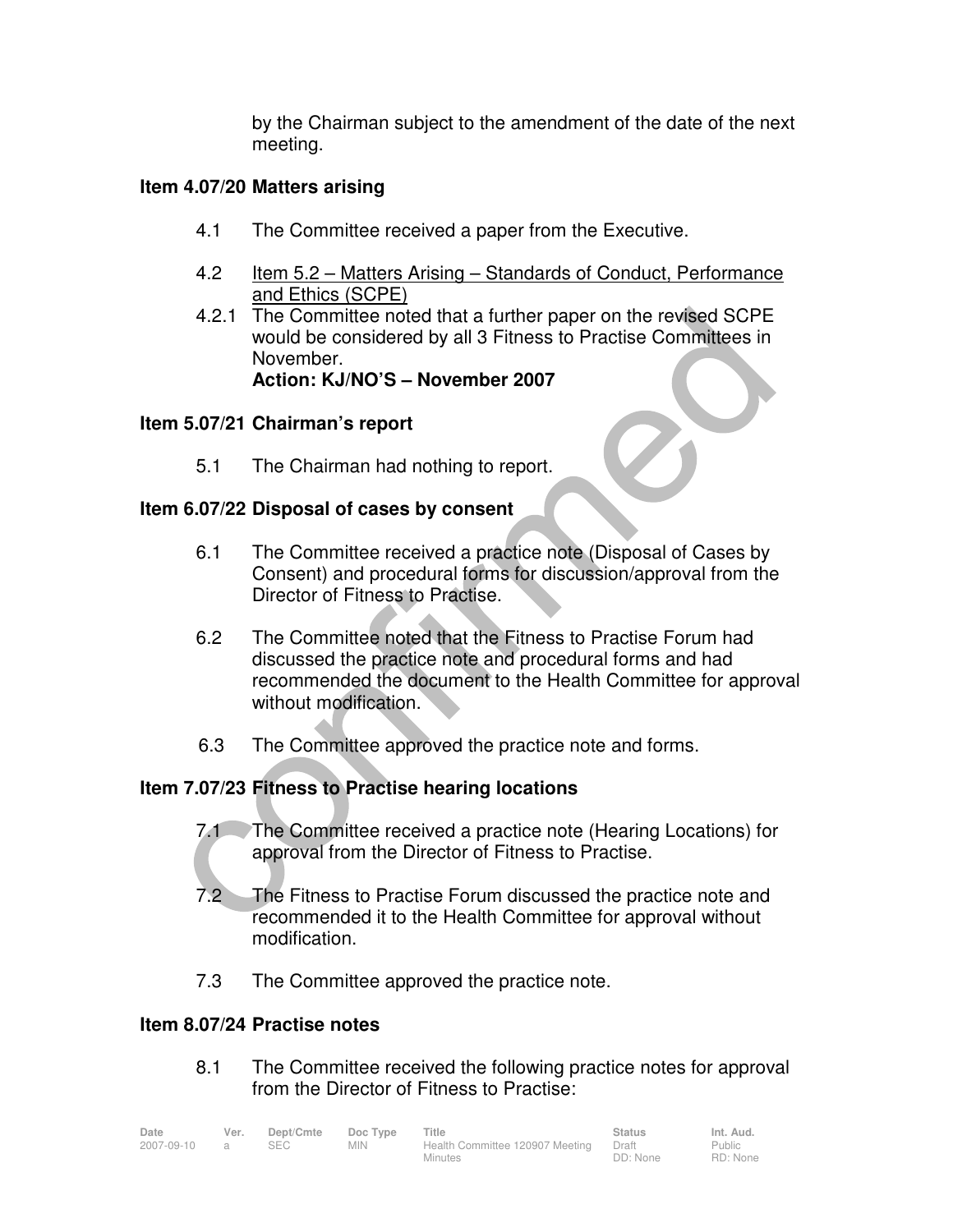- (i) Case Management and Directions
- (ii) Service of Documents
- (iii) Welsh Language
- (iv) Adjournments
- (v) Mediation
- (vi) Interim Orders
- (vii) Preliminary Hearings
- (viii) Disclosure of Witness Orders
- 8.2 The Committee noted that the Fitness to Practice Forum had discussed the practice notes. The Forum had recommended that the practice note entitled Interim Orders should be amended to include a reference to a right of appeal against an interim order. The other practice notes were recommended for approval without modification.
- 8.3 The Committee approved the practice note as recommended by the Fitness to Practice Forum.

#### **Item 9.07/25 Committee self-evaluation**

- 9.1 The Committee received a paper for discussion/approval from the Temporary Secretary to the Committee.
- 9.2 Members agreed to complete and return the enclosed selfevaluation forms to the Secretariat by September 17 2007. It was also agreed that Mr Willis should be exempt from this requirement as he was a new member and this was his first Health Committee meeting.
- 9.3 The Committee noted that the results of the evaluation would be analysed and presented to the Committee at its meeting in November.

### **Action: NO'S – 7 November 2007**

#### **Item 10.07/26 Committee membership**

- 10.1 The Forum received a paper to note from the Temporary Secretary to the Committee.
- 10.2 The Committee noted that the Council had ratified the appointment of Mr J Donaghy to the Committee at its meeting in July 2007.